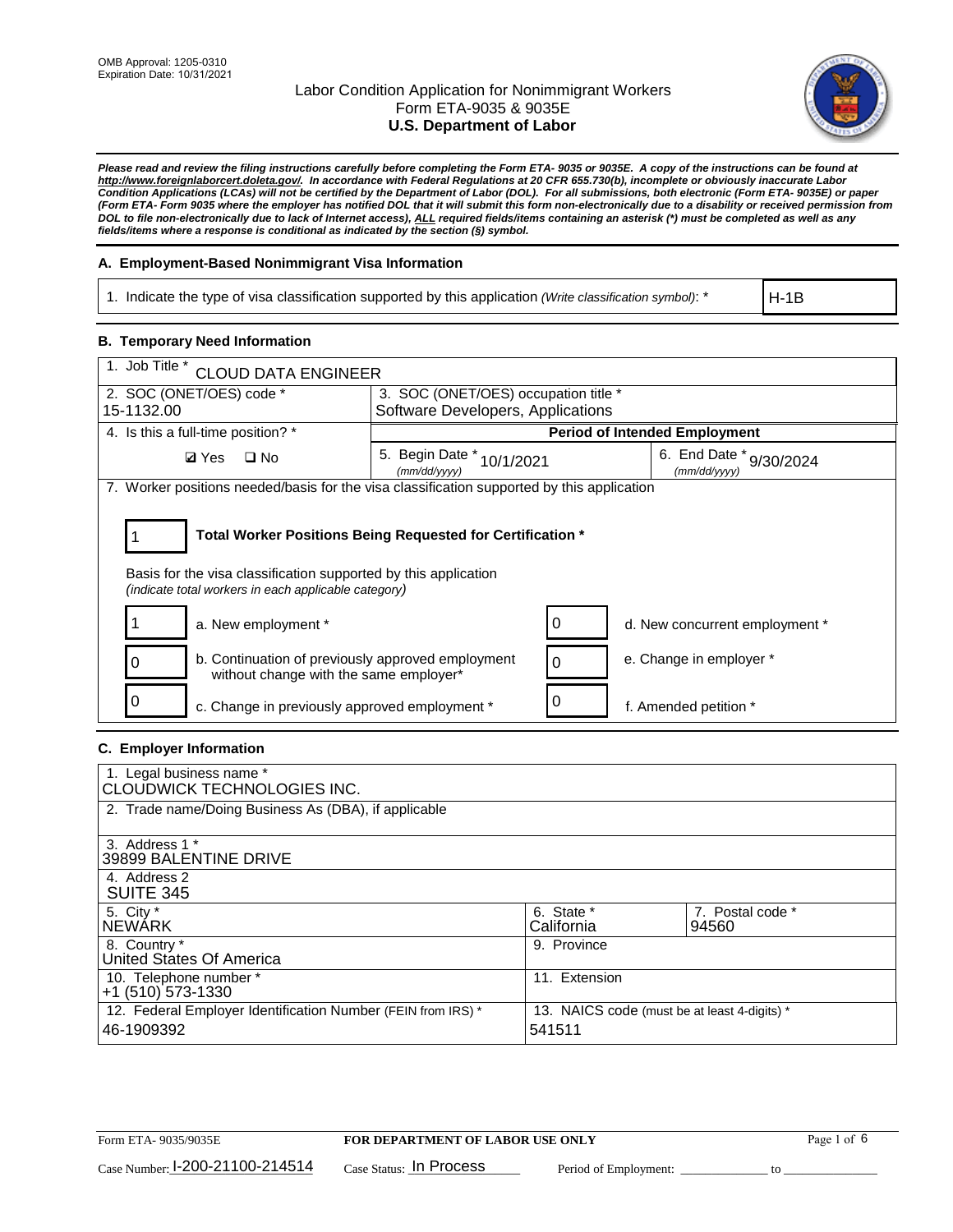

## **D. Employer Point of Contact Information**

**Important Note**: The information contained in this Section must be that of an employee of the employer who is authorized to act on behalf of the employer in labor certification matters. The information in this Section must be different from the agent or attorney information listed in Section E, unless the attorney is an employee of the employer.

| 1. Contact's last (family) name *                   | 2. First (given) name * |                          | 3. Middle name(s)         |
|-----------------------------------------------------|-------------------------|--------------------------|---------------------------|
| <b>CHHABRA</b>                                      | <b>MANINDER</b>         |                          | <b>SINGH</b>              |
| 4. Contact's job title *<br>CHIEF EXECUTIVE OFFICER |                         |                          |                           |
| 5. Address 1 *<br>39899 BALENTINE DRIVE             |                         |                          |                           |
| 6. Address 2<br><b>SUITE 345</b>                    |                         |                          |                           |
| 7. City *<br><b>NEWÁRK</b>                          |                         | 8. State *<br>California | 9. Postal code *<br>94560 |
| 10. Country *<br>United States Of America           |                         | 11. Province             |                           |
| 12. Telephone number *                              | Extension<br>13.        | 14. E-Mail address       |                           |
| +1 (510) 573-1330                                   |                         | MANI@CLOUDWICK.COM       |                           |

# **E. Attorney or Agent Information (If applicable)**

**Important Note**: The employer authorizes the attorney or agent identified in this section to act on its behalf in connection with the filing of this application.

| 1. Is the employer represented by an attorney or agent in the filing of this application? *<br>If "Yes," complete the remainder of Section E below. |                            |                          |                               |                              | <b>Ø</b> Yes<br>$\square$ No                         |  |
|-----------------------------------------------------------------------------------------------------------------------------------------------------|----------------------------|--------------------------|-------------------------------|------------------------------|------------------------------------------------------|--|
| 2. Attorney or Agent's last (family) name §                                                                                                         | 3. First (given) name $\S$ |                          |                               | 4. Middle name(s)            |                                                      |  |
| AHLUWALIA                                                                                                                                           | <b>INDERJIT</b>            |                          |                               | <b>SINGH</b>                 |                                                      |  |
| 5. Address 1 §<br>1871 THE ALAMEDA                                                                                                                  |                            |                          |                               |                              |                                                      |  |
| 6. Address 2<br>SUITE 333                                                                                                                           |                            |                          |                               |                              |                                                      |  |
| 7. City §<br>SAN JOSE                                                                                                                               |                            | 8. State §<br>California |                               | 95126                        | 9. Postal code §                                     |  |
| 10. Country §<br>United States Of America                                                                                                           |                            | 11. Province             |                               |                              |                                                      |  |
| 12. Telephone number §                                                                                                                              | 13. Extension              |                          | 14. E-Mail address            |                              |                                                      |  |
| +1 (408) 981-7696                                                                                                                                   |                            |                          | INDER@AHLUWALIA-FIRM.COM      |                              |                                                      |  |
| 15. Law firm/Business name §                                                                                                                        |                            |                          |                               | 16. Law firm/Business FEIN § |                                                      |  |
| THE AHLUWALIA FIRM                                                                                                                                  |                            |                          | 26-2910905                    |                              |                                                      |  |
| 17. State Bar number (only if attorney) §                                                                                                           |                            |                          | standing (only if attorney) § |                              | 18. State of highest court where attorney is in good |  |
| 26168                                                                                                                                               |                            | Tennessee                |                               |                              |                                                      |  |
| 19. Name of the highest State court where attorney is in good standing (only if attorney) §                                                         |                            |                          |                               |                              |                                                      |  |
| TENNESSEE SUPREME COURT                                                                                                                             |                            |                          |                               |                              |                                                      |  |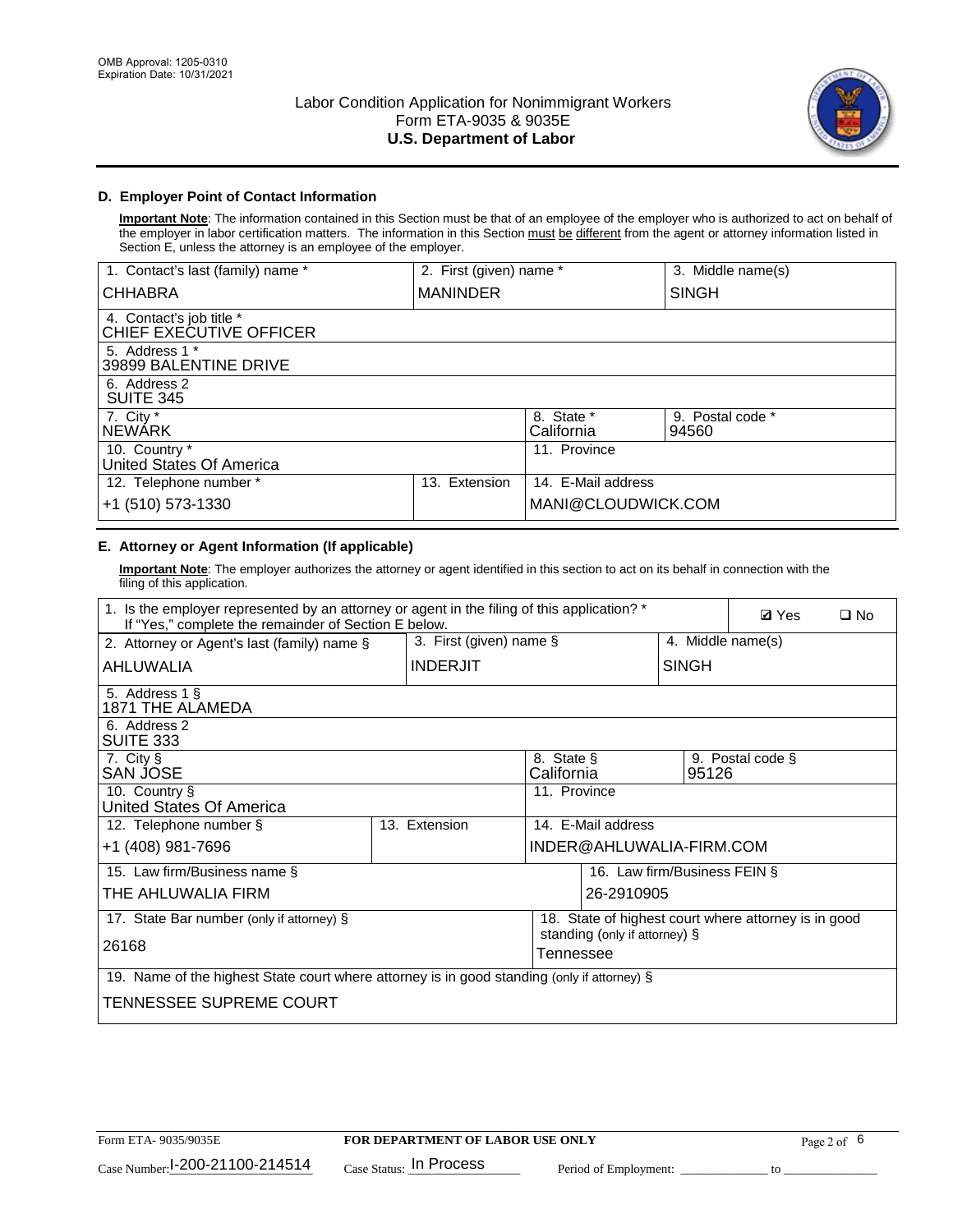

#### **F. Employment and Wage Information**

**Important Note**: The employer must define the intended place(s) of employment with as much geographic specificity as possible. Each intended place(s) of employment listed below must be the worksite or physical location where the work will actually be performed and cannot be a P.O. Box. The employer must identify all intended places of employment, including those of short duration, on the LCA. 20 CFR 655.730(c)(5). If the employer is submitting this form non-electronically and the work is expected to be performed in more than one location, an attachment must be submitted in order to complete this section. An employer has the option to use either a single Form ETA-9035/9035E or multiple forms to disclose all intended places of employment. If the employer has more than ten (10) intended places of employment at the time of filing this application, the employer must file as many additional LCAs as are necessary to list all intended places of employment. See the form instructions for further information about identifying all intended places of employment.

#### a.*Place of Employment Information* 1

|                                                                        | 1. Enter the estimated number of workers that will perform work at this place of employment under<br>1<br>the LCA.*            |  |                                          |                           |  |  |  |  |
|------------------------------------------------------------------------|--------------------------------------------------------------------------------------------------------------------------------|--|------------------------------------------|---------------------------|--|--|--|--|
|                                                                        | 2. Indicate whether the worker(s) subject to this LCA will be placed with a secondary entity at this<br>place of employment. * |  |                                          | $\Box$ Yes<br><b>Q</b> No |  |  |  |  |
|                                                                        | 3. If "Yes" to question 2, provide the legal business name of the secondary entity. §                                          |  |                                          |                           |  |  |  |  |
|                                                                        | 4. Address 1 *                                                                                                                 |  |                                          |                           |  |  |  |  |
|                                                                        | 39899 BALENTINE DRIVE                                                                                                          |  |                                          |                           |  |  |  |  |
|                                                                        | 5. Address 2<br><b>SUITE 345</b>                                                                                               |  |                                          |                           |  |  |  |  |
|                                                                        | 6. City $*$<br>7. County *<br>Alameda<br><b>NEWARK</b>                                                                         |  |                                          |                           |  |  |  |  |
|                                                                        | 8. State/District/Territory *<br>9. Postal code *<br>California<br>94560                                                       |  |                                          |                           |  |  |  |  |
|                                                                        | 10. Wage Rate Paid to Nonimmigrant Workers *                                                                                   |  | 10a. Per: (Choose only one)*             |                           |  |  |  |  |
|                                                                        | From $\frac{1}{5}$ 120931 00 To: $\frac{1}{5}$<br>180000 00                                                                    |  | □ Hour □ Week □ Bi-Weekly □ Month ☑ Year |                           |  |  |  |  |
|                                                                        | 11a. Per: (Choose only one)*<br>11. Prevailing Wage Rate *                                                                     |  |                                          |                           |  |  |  |  |
| □ Hour □ Week □ Bi-Weekly □ Month ☑ Year<br>120931 00<br>$\mathbf{\$}$ |                                                                                                                                |  |                                          |                           |  |  |  |  |
|                                                                        | Questions 12-14. Identify the source used for the prevailing wage (PW) (check and fully complete only one): *                  |  |                                          |                           |  |  |  |  |
| 12.                                                                    | a. PWD tracking number §<br>A Prevailing Wage Determination (PWD) issued by the Department of Labor                            |  |                                          |                           |  |  |  |  |
| 13.<br>$\mathbf v$                                                     | A PW obtained independently from the Occupational Employment Statistics (OES) Program                                          |  |                                          |                           |  |  |  |  |
|                                                                        | b. Source Year §<br>a. Wage Level (check one): §                                                                               |  |                                          |                           |  |  |  |  |
|                                                                        | ☑ ⊪<br>$\square$ $\square$<br>$\Box$ IV<br>$\Box$ N/A<br>□⊥                                                                    |  | 7/1/2020 - 6/30/2021                     |                           |  |  |  |  |
| 14.                                                                    | A PW obtained using another legitimate source (other than OES) or an independent authoritative source                          |  |                                          |                           |  |  |  |  |
|                                                                        | a. Source Type (check one): §                                                                                                  |  | b. Source Year §                         |                           |  |  |  |  |
|                                                                        | $\Box$ CBA<br>$\Box$ DBA<br>$\square$ SCA<br>$\Box$ Other/ PW Survey                                                           |  |                                          |                           |  |  |  |  |
|                                                                        | c. If responded "Other/ PW Survey" in question 14.a, enter the name of the survey producer or publisher §                      |  |                                          |                           |  |  |  |  |
|                                                                        |                                                                                                                                |  |                                          |                           |  |  |  |  |
|                                                                        |                                                                                                                                |  |                                          |                           |  |  |  |  |
|                                                                        | d. If responded "Other/ PW Survey" in question 14.a, enter the title or name of the PW survey §                                |  |                                          |                           |  |  |  |  |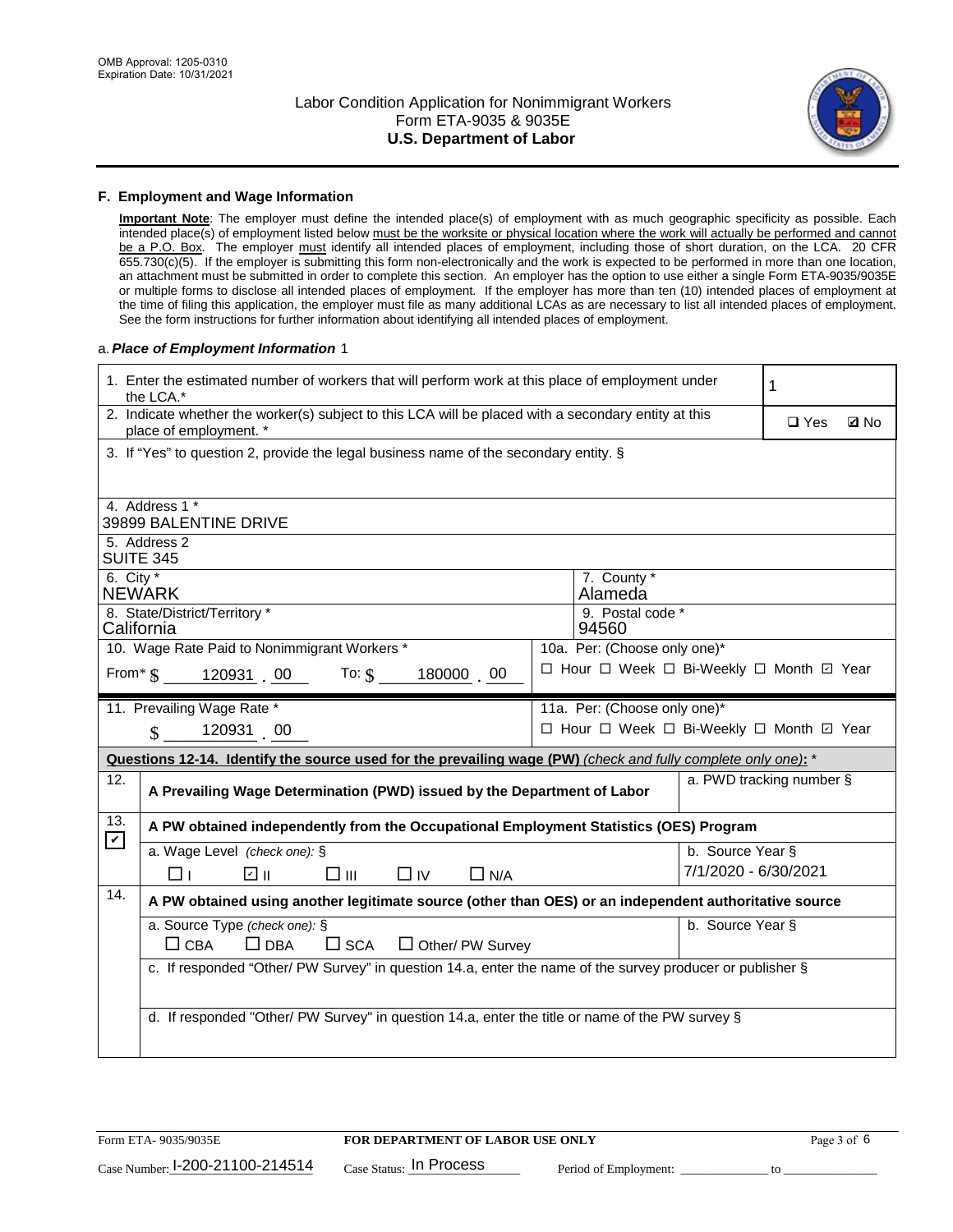

## **G. Employer Labor Condition Statements**

! *Important Note:* In order for your application to be processed, you MUST read Section G of the Form ETA-9035CP - General Instructions for the 9035 & 9035E under the heading "Employer Labor Condition Statements" and agree to all four (4) labor condition statements summarized below:

- (1) **Wages:** The employer shall pay nonimmigrant workers at least the prevailing wage or the employer's actual wage, whichever is higher, and pay for non-productive time. The employer shall offer nonimmigrant workers benefits and eligibility for benefits provided as compensation for services on the same basis as the employer offers to U.S. workers. The employer shall not make deductions to recoup a business expense(s) of the employer including attorney fees and other costs connected to the performance of H-1B, H-1B1, or E-3 program functions which are required to be performed by the employer. This includes expenses related to the preparation and filing of this LCA and related visa petition information. 20 CFR 655.731;
- (2) **Working Conditions:** The employer shall provide working conditions for nonimmigrants which will not adversely affect the working conditions of workers similarly employed. The employer's obligation regarding working conditions shall extend for the duration of the validity period of the certified LCA or the period during which the worker(s) working pursuant to this LCA is employed by the employer, whichever is longer. 20 CFR 655.732;
- (3) **Strike, Lockout, or Work Stoppage:** At the time of filing this LCA, the employer is not involved in a strike, lockout, or work stoppage in the course of a labor dispute in the occupational classification in the area(s) of intended employment. The employer will notify the Department of Labor within 3 days of the occurrence of a strike or lockout in the occupation, and in that event the LCA will not be used to support a petition filing with the U.S. Citizenship and Immigration Services (USCIS) until the DOL Employment and Training Administration (ETA) determines that the strike or lockout has ended. 20 CFR 655.733; and
- (4) **Notice:** Notice of the LCA filing was provided no more than 30 days before the filing of this LCA or will be provided on the day this LCA is filed to the bargaining representative in the occupation and area of intended employment, or if there is no bargaining representative, to workers in the occupation at the place(s) of employment either by electronic or physical posting. This notice was or will be posted for a total period of 10 days, except that if employees are provided individual direct notice by e-mail, notification need only be given once. A copy of the notice documentation will be maintained in the employer's public access file. A copy of this LCA will be provided to each nonimmigrant worker employed pursuant to the LCA. The employer shall, no later than the date the worker(s) report to work at the place(s) of employment, provide a signed copy of the certified LCA to the worker(s) working pursuant to this LCA. 20 CFR 655.734.

1. **I have read and agree to** Labor Condition Statements 1, 2, 3, and 4 above and as fully explained in Section G of the Form ETA-9035CP – General Instructions for the 9035 & 9035E and the Department's regulations at 20 CFR 655 Subpart H. \*

**Ø**Yes ロNo

### **H. Additional Employer Labor Condition Statements –H-1B Employers ONLY**

!**Important Note***:* In order for your H-1B application to be processed, you MUST read Section H – Subsection 1 of the Form ETA 9035CP – General Instructions for the 9035 & 9035E under the heading "Additional Employer Labor Condition Statements" and answer the questions below.

#### *a. Subsection 1*

| 1. At the time of filing this LCA, is the employer H-1B dependent? §                                                                                                                                                                           | ⊡ Yes                                                                                     | $\square$ No |              |  |
|------------------------------------------------------------------------------------------------------------------------------------------------------------------------------------------------------------------------------------------------|-------------------------------------------------------------------------------------------|--------------|--------------|--|
| 2. At the time of filing this LCA, is the employer a willful violator? $\S$                                                                                                                                                                    | $\Box$ Yes                                                                                | ⊡ No         |              |  |
| 3. If "Yes" is marked in questions H.1 and/or H.2, you must answer "Yes" or "No" regarding<br>whether the employer will use this application ONLY to support H-1B petitions or extensions of<br>status for exempt H-1B nonimmigrant workers? § | <b>☑</b> Yes                                                                              | $\Box$ No    |              |  |
| 4. If "Yes" is marked in question H.3, identify the statutory basis for the<br>exemption of the H-1B nonimmigrant workers associated with this<br>LCA. §                                                                                       | $\Box$ \$60,000 or higher annual wage<br>□ Master's Degree or higher in related specialty |              |              |  |
| H-1B Dependent or Willful Violator Employers -Master's Degree or Higher Exemptions ONLY                                                                                                                                                        |                                                                                           |              |              |  |
| 5. Indicate whether a completed Appendix A is attached to this LCA covering any H-1B<br>nonimmigrant worker for whom the statutory exemption will be based <b>ONLY</b> on attainment of a<br>Master's Degree or higher in related specialty. § | $\Box$ Yes                                                                                | ⊟ No         | <b>Q</b> N/A |  |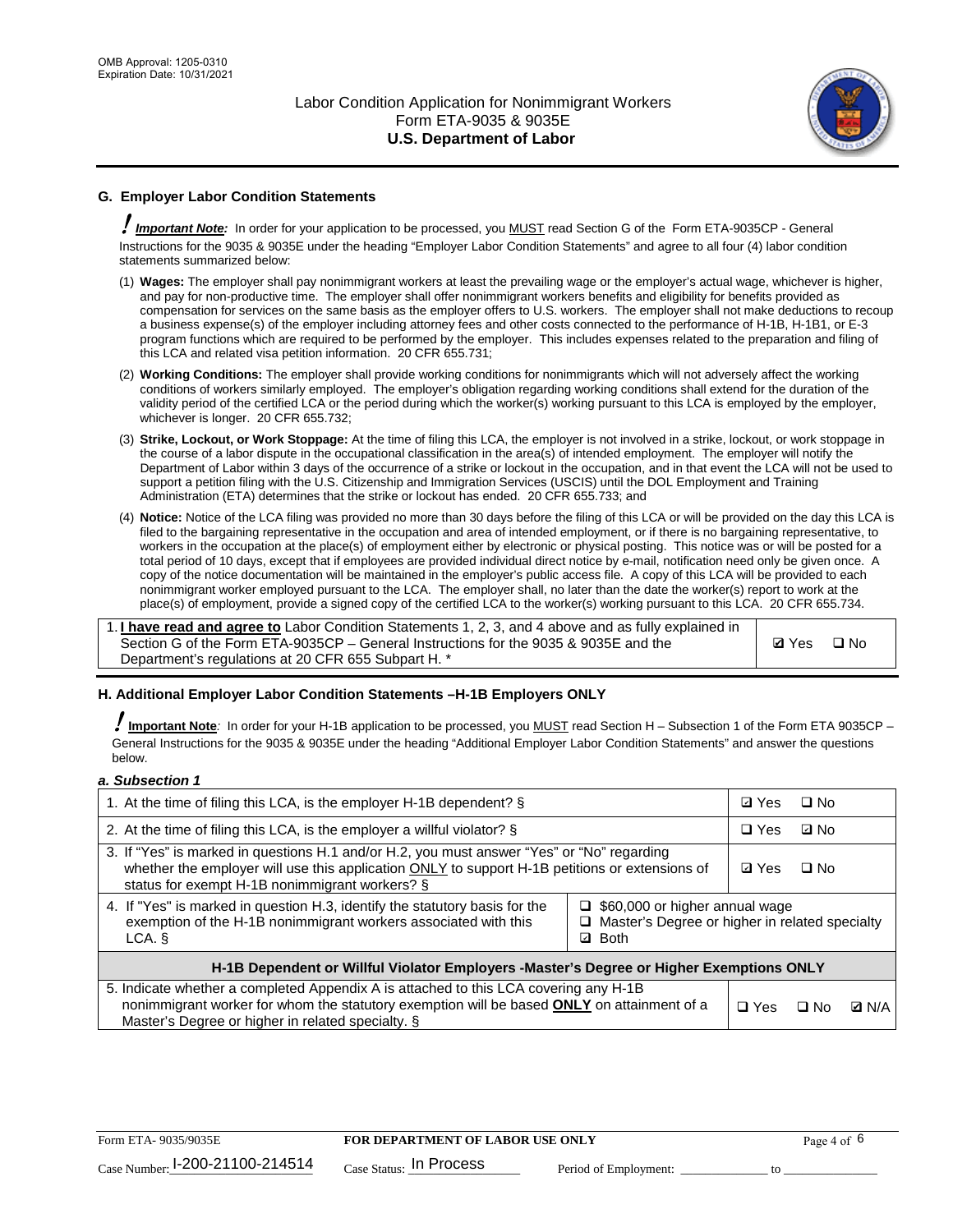

**If you marked "Yes" to questions H.a.1 (H-1B dependent) and/or H.a.2 (H-1B willful violator) and "No" to question H.a.3 (exempt H-1B nonimmigrant workers), you MUST read Section H – Subsection 2 of the Form ETA 9035CP – General Instructions for the 9035 & 9035E under the heading "Additional Employer Labor Condition Statements" and indicate your agreement to all three (3) additional statements summarized below.**

#### *b. Subsection 2*

- A. **Displacement:** An H-1B dependent or willful violator employer is prohibited from displacing a U.S. worker in its own workforce within the period beginning 90 days before and ending 90 days after the date of filing of the visa petition. 20 CFR 655.738(c);
- B. **Secondary Displacement:** An H-1B dependent or willful violator employer is prohibited from placing an H-1B nonimmigrant worker(s) with another/secondary employer where there are indicia of an employment relationship between the nonimmigrant worker(s) and that other/secondary employer (thus possibly affecting the jobs of U.S. workers employed by that other employer), unless and until the employer subject to this LCA makes the inquiries and/or receives the information set forth in 20 CFR 655.738(d)(5) concerning that other/secondary employer's displacement of similarly employed U.S. workers in its workforce within the period beginning 90 days before and ending 90 days after the date of such placement. 20 CFR 655.738(d). Even if the required inquiry of the secondary employer is made, the H-1B dependent or willful violator employer will be subject to a finding of a violation of the secondary displacement prohibition if the secondary employer, in fact, displaces any U.S. worker(s) during the applicable time period; and
- C. **Recruitment and Hiring:** Prior to filing this LCA or any petition or request for extension of status for nonimmigrant worker(s) supported by this LCA, the H-1B dependent or willful violator employer must take good faith steps to recruit U.S. workers for the job(s) using procedures that meet industry-wide standards and offer compensation that is at least as great as the required wage to be paid to the nonimmigrant worker(s) pursuant to 20 CFR 655.731(a). The employer must offer the job(s) to any U.S. worker who applies and is equally or better qualified for the job than the nonimmigrant worker. 20 CFR 655.739.

| 6. I have read and agree to Additional Employer Labor Condition Statements A, B, and C above and |       |           |
|--------------------------------------------------------------------------------------------------|-------|-----------|
| as fully explained in Section H – Subsections 1 and 2 of the Form ETA 9035CP – General           | □ Yes | $\Box$ No |
| Instructions for the 9035 & 9035E and the Department's regulations at 20 CFR 655 Subpart H. §    |       |           |

### **I. Public Disclosure Information**

! **Important Note***:* You must select one or both of the options listed in this Section.

| 1. Public disclosure information in the United States will be kept at: * |  |  |  |  |  |  |  |  |  |
|--------------------------------------------------------------------------|--|--|--|--|--|--|--|--|--|
|--------------------------------------------------------------------------|--|--|--|--|--|--|--|--|--|

**sqrt** Employer's principal place of business □ Place of employment

### **J. Notice of Obligations**

A. Upon receipt of the certified LCA, the employer must take the following actions:

- o Print and sign a hard copy of the LCA if filing electronically (20 CFR 655.730(c)(3));<br>
Maintain the original signed and certified LCA in the employer's files (20 CFR 655.7
- Maintain the original signed and certified LCA in the employer's files (20 CFR 655.705(c)(2); 20 CFR 655.730(c)(3); and 20 CFR 655.760); and
- o Make a copy of the LCA, as well as necessary supporting documentation required by the Department of Labor regulations, available for public examination in a public access file at the employer's principal place of business in the U.S. or at the place of employment within one working day after the date on which the LCA is filed with the Department of Labor (20 CFR 655.705(c)(2) and 20 CFR 655.760).
- B. The employer must develop sufficient documentation to meet its burden of proof with respect to the validity of the statements made in its LCA and the accuracy of information provided, in the event that such statement or information is challenged (20 CFR 655.705(c)(5) and 20 CFR 655.700(d)(4)(iv)).
- C. The employer must make this LCA, supporting documentation, and other records available to officials of the Department of Labor upon request during any investigation under the Immigration and Nationality Act (20 CFR 655.760 and 20 CFR Subpart I).

*I declare under penalty of perjury that I have read and reviewed this application and that to the best of my knowledge, the*  information contained therein is true and accurate. I understand that to knowingly furnish materially false information in the *preparation of this form and any supplement thereto or to aid, abet, or counsel another to do so is a federal offense punishable by fines, imprisonment, or both (18 U.S.C. 2, 1001,1546,1621).*

| 1. Last (family) name of hiring or designated official *<br><b>CHHABRA</b> |                         | MAINDER                                 | 2. First (given) name of hiring or designated official * |                  | 3. Middle initial § |  |
|----------------------------------------------------------------------------|-------------------------|-----------------------------------------|----------------------------------------------------------|------------------|---------------------|--|
| 4. Hiring or designated official title *<br>CHIEF EXECUTIVE OFFICER        |                         |                                         |                                                          |                  |                     |  |
| 5. Signature *                                                             |                         |                                         |                                                          | 6. Date signed * |                     |  |
|                                                                            |                         |                                         |                                                          |                  |                     |  |
| Form ETA-9035/9035E                                                        |                         | <b>FOR DEPARTMENT OF LABOR USE ONLY</b> |                                                          |                  | Page 5 of 6         |  |
| $_{\text{Case Number:}}$ 1-200-21100-214514                                | Case Status: In Process |                                         | Period of Employment:                                    |                  | tΩ                  |  |